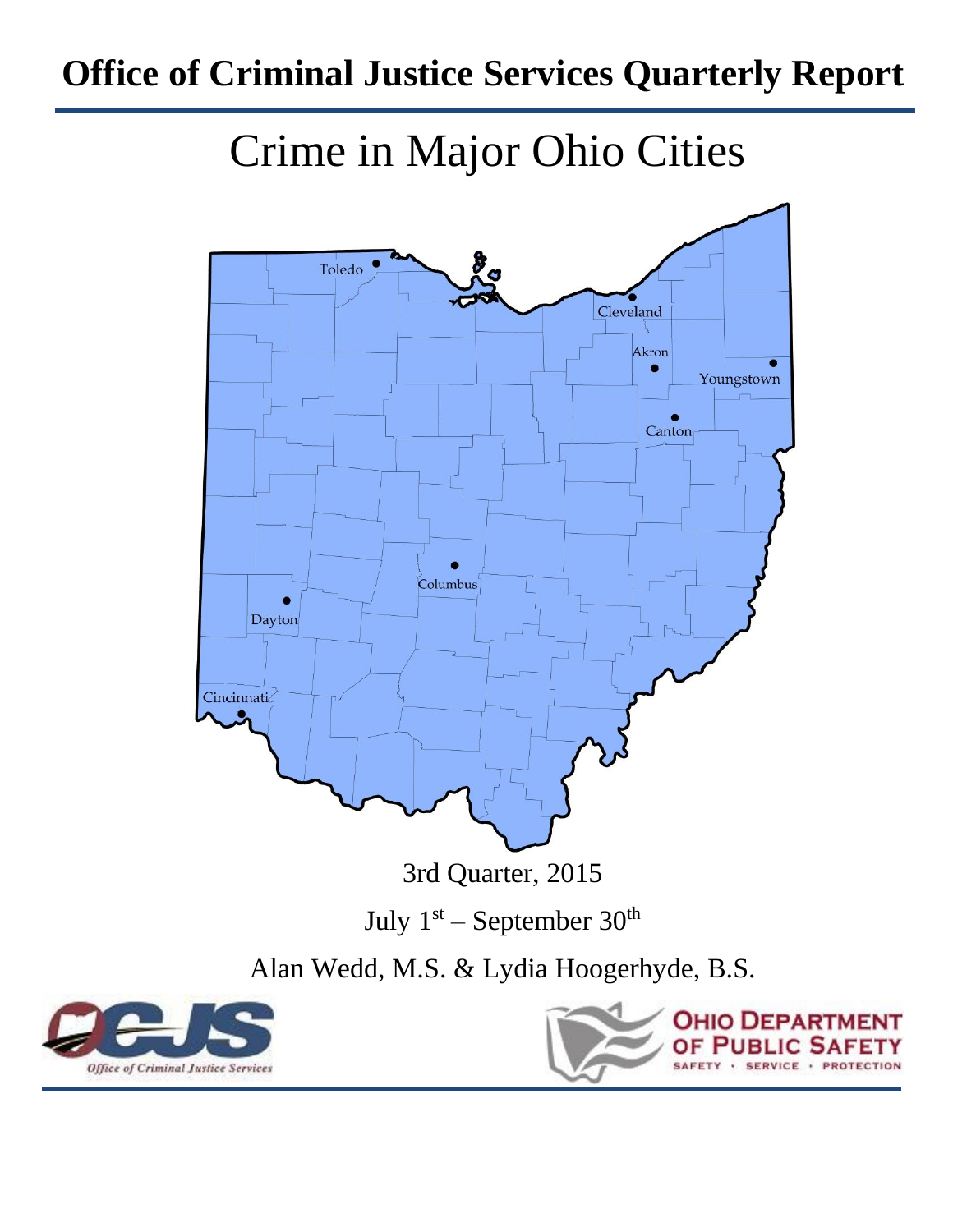## **Overview**

- $\cdot$  This report provides information about crimes occurring in major Ohio cities during the third quarter (July  $1<sup>st</sup>$  – September 30<sup>th</sup>) of 2015. The cities included in this report are Akron, Cincinnati, Cleveland, Columbus, Dayton, Toledo, and Youngstown.
- Data for this report are taken from the Ohio Incident-Based Reporting System (OIBRS). OIBRS is a voluntary crime reporting program that allows Ohio law enforcement agencies to electronically submit crime statistics to state and federal government agencies.
- The data included in this report consist of the seven most severe categories of offenses collected by the FBI's Uniform Crime Reporting (UCR) Program. These offenses are known as Part 1 crimes, and are divided in to two categories: violent crimes (murder, forcible rape, robbery, and aggravated assault) and property crimes (burglary, larceny/theft, motor vehicle theft, and  $arson<sup>1</sup>$ ).
- $\cdot$  Data from the third quarter of 2015 are compared to the third quarter of 2014 to provide context.

**Disclaimer:** Data included in this report are preliminary, and only as accurate as the data provided by local law enforcement agencies.

 $\overline{a}$ <sup>1</sup> Arson data are omitted from this report due to limited reporting of offenses.

**Office of Criminal Justice Services Page 2**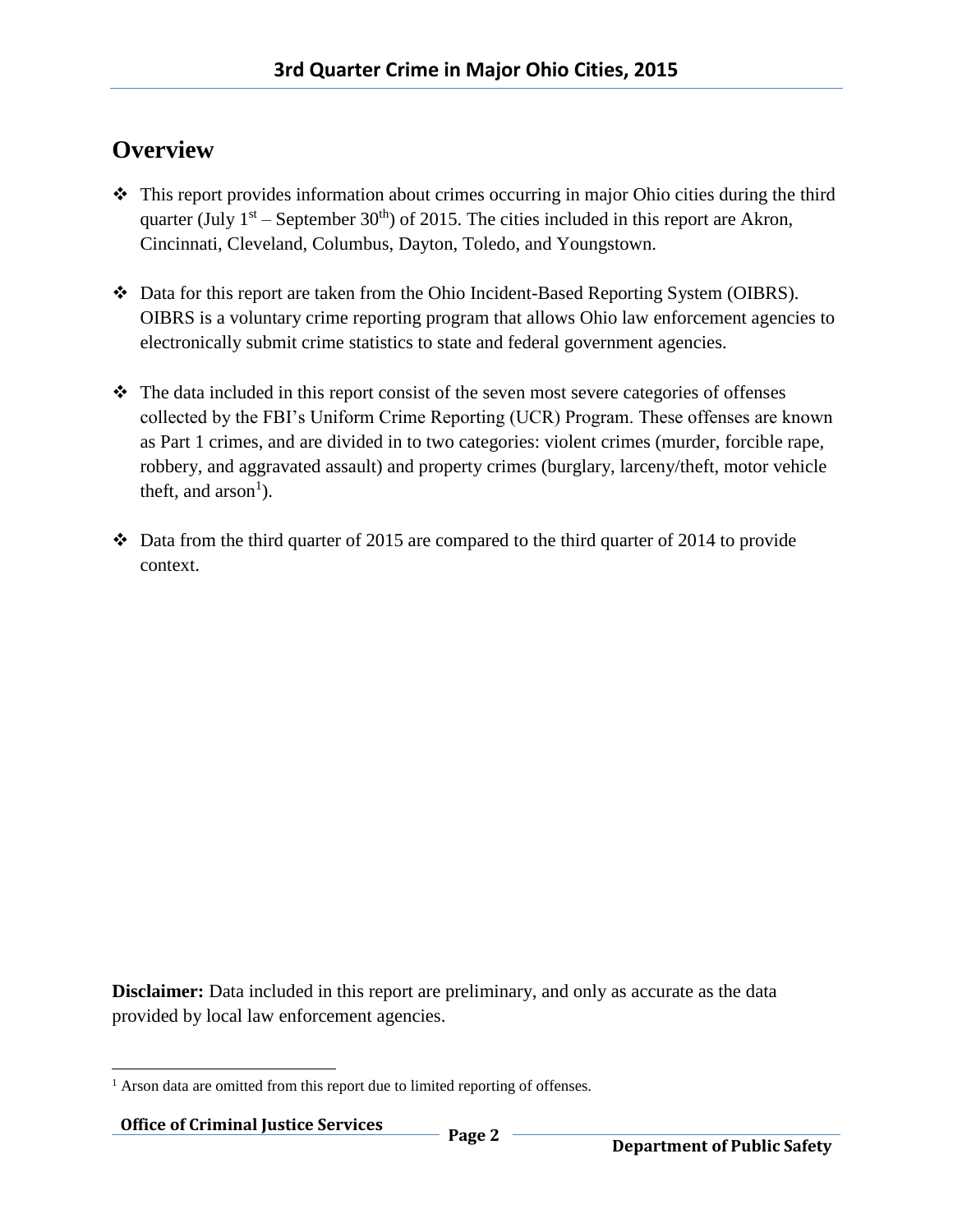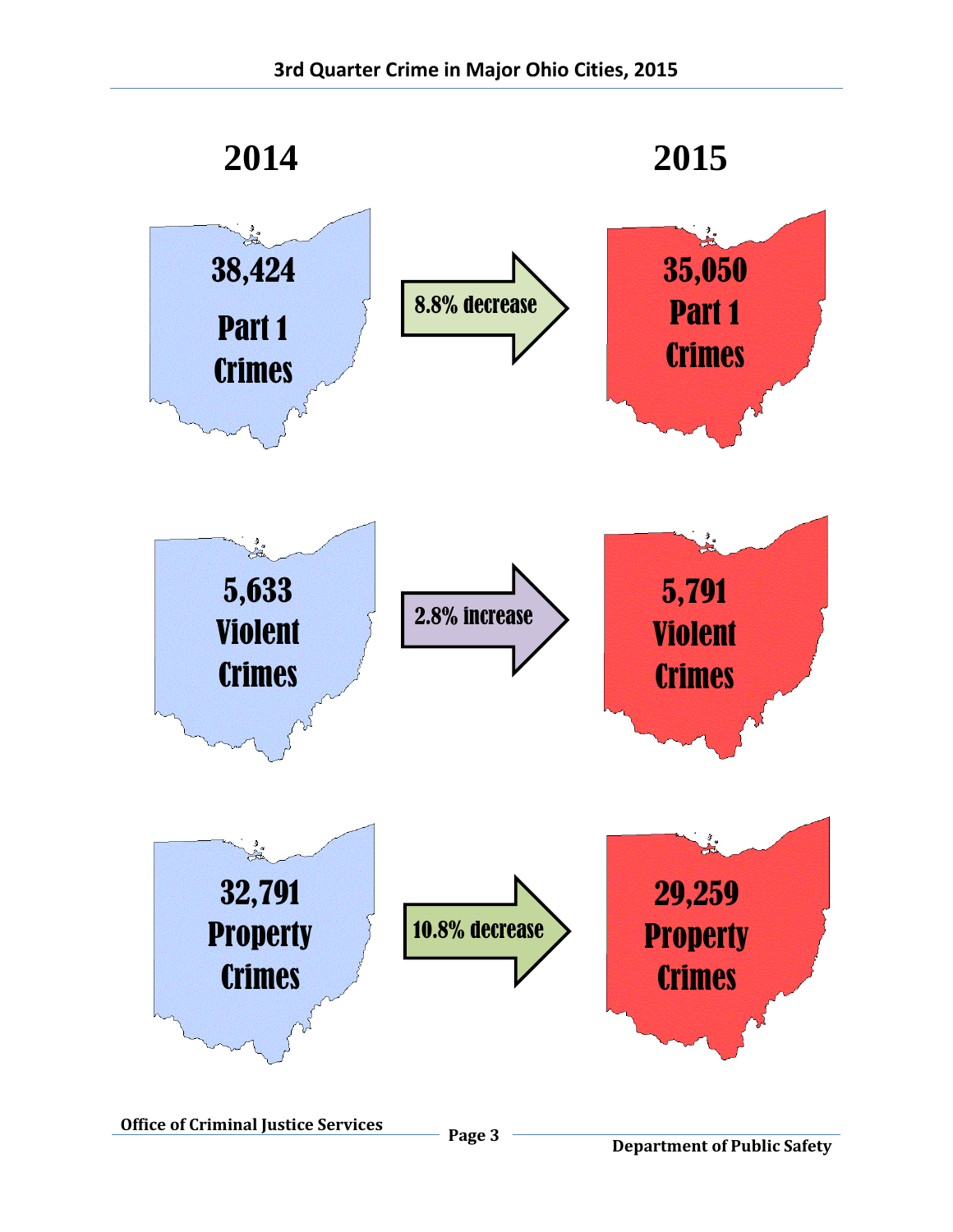## **Summary**

- $\triangle$  A total of 35,050 Part 1 crimes were reported in major Ohio cities during the third quarter of 2015. This represents an **8.8 % decrease** from the 38,424 Part 1 crimes reported during the third quarter of 2014.
- The 5,791 violent crimes reported in the third quarter of 2015 represent a **2.8% increase** from the 5,633 violent crimes reported in the third quarter of 2014.
- The 29,259 property crimes reported in the third quarter of 2015 represent a **10.8% decrease** from the 32,791 property crimes reported in the third quarter of 2014.
- Akron and Canton were the only cities to report a decrease in violent crime from the third quarter of 2014 to the third quarter of 2015.
- Cincinnati was the only city to report an increase in property crime from the third quarter of 2014 to the third quarter of 2015.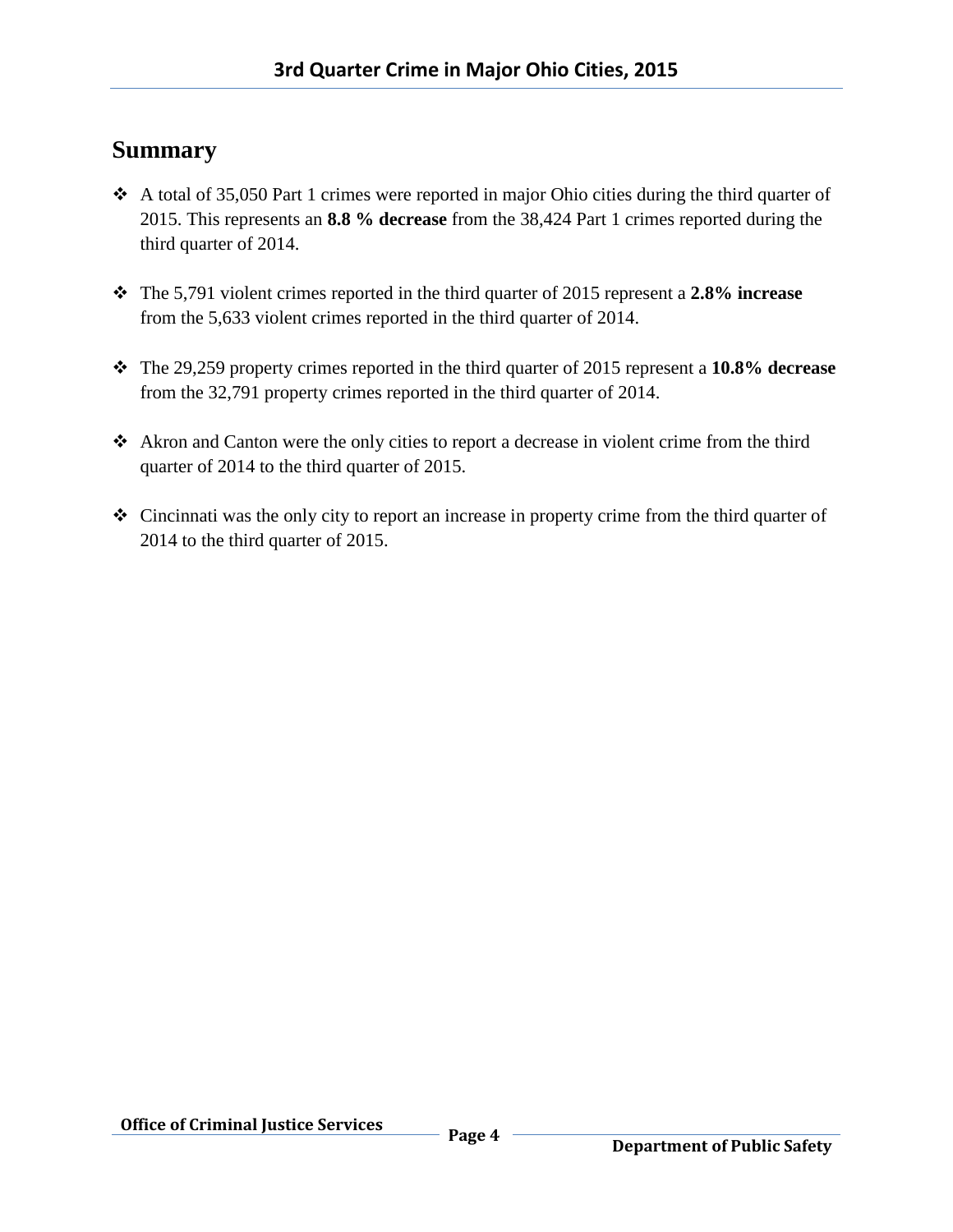## **Violent Crime**

- According to the UCR Program, violent crimes are offenses that involve force or the threat of force. Four different offenses are categorized as violent crimes: murder, forcible rape, robbery, and aggravated assault.
- All categories of violent crime increased from the third quarter of 2014 to the third quarter of 2015.

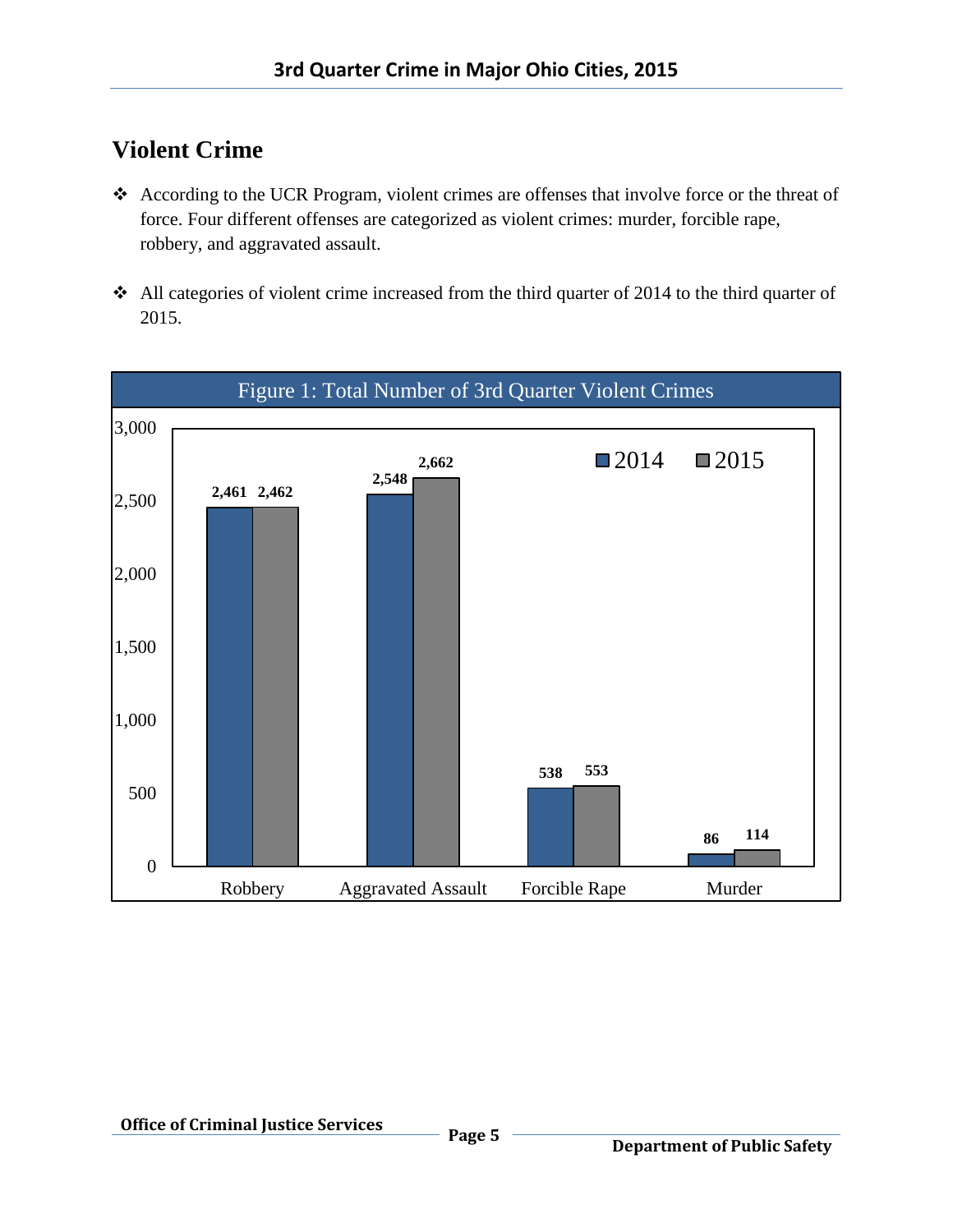|              |              |        | Table 1: Robbery, Q3, 2014 & 2015 |        |                |
|--------------|--------------|--------|-----------------------------------|--------|----------------|
| <b>City</b>  | 2014         | 2014   | 2015                              | 2015   |                |
|              | <b>Total</b> | Rate   | <b>Total</b>                      | Rate   | % Change       |
| Akron        | 142          | 71.77  | 107                               | 54.08  | 24.6% decrease |
| Canton       | 83           | 114.80 | 65                                | 89.91  | 21.7% decrease |
| Cincinnati   | 360          | 120.74 | 372                               | 124.76 | 3.3% increase  |
| Cleveland    | 880          | 225.92 | 927                               | 237.98 | 5.3% increase  |
| Columbus     | 550          | 65.79  | 590                               | 70.58  | 7.3% increase  |
| Dayton       | 142          | 100.71 | 150                               | 106.38 | 5.6% increase  |
| Toledo       | 270          | 96.07  | 210                               | 74.72  | 22.2% decrease |
| Youngstown   | 34           | 52.26  | 41                                | 63.02  | 20.6% increase |
| <b>Total</b> | 2,461        | 107.90 | 2,462                             | 107.94 | 0.04% increase |

#### **❖** Robberies increased by 0.04% during the third quarter of 2015<sup>2</sup>.

Akron, Canton, and Toledo reported a decrease in robberies.

|                  |              |        | Table 2: Aggravated Assault, Q3, 2014 & 2015 |        |                |
|------------------|--------------|--------|----------------------------------------------|--------|----------------|
| <b>City</b>      | 2014         | 2014   | 2015                                         | 2015   |                |
|                  | <b>Total</b> | Rate   | <b>Total</b>                                 | Rate   | % Change       |
| Akron            | 205          | 103.61 | 141                                          | 71.26  | 31.2% decrease |
| Canton           | 167          | 230.99 | 158                                          | 218.54 | 5.4% decrease  |
| Cincinnati       | 411          | 137.84 | 434                                          | 145.56 | 5.6% increase  |
| <b>Cleveland</b> | 566          | 145.31 | 638                                          | 163.79 | 12.7% increase |
| Columbus         | 504          | 60.29  | 429                                          | 51.32  | 14.9% decrease |
| Dayton           | 162          | 114.89 | 167                                          | 118.44 | 3.1% increase  |
| Toledo           | 454          | 161.55 | 612                                          | 217.77 | 34.8% increase |
| Youngstown       | 79           | 121.42 | 83                                           | 127.57 | 5.1% increase  |
| <b>Total</b>     | 2,548        | 111.71 | 2,662                                        | 116.71 | 4.5% increase  |

#### **Aggravated assaults increased by 4.5%** during the third quarter of 2015.

Akron, Canton, and Columbus reported a decrease in aggravated assaults.

## **Office of Criminal Justice Services Page 6**

l  $2\%$  change is calculated based on rate. Rate describes the total number of offenses per 100,000 people and is rounded to the nearest hundredth. Rounding may lead to discrepancies for column and row totals.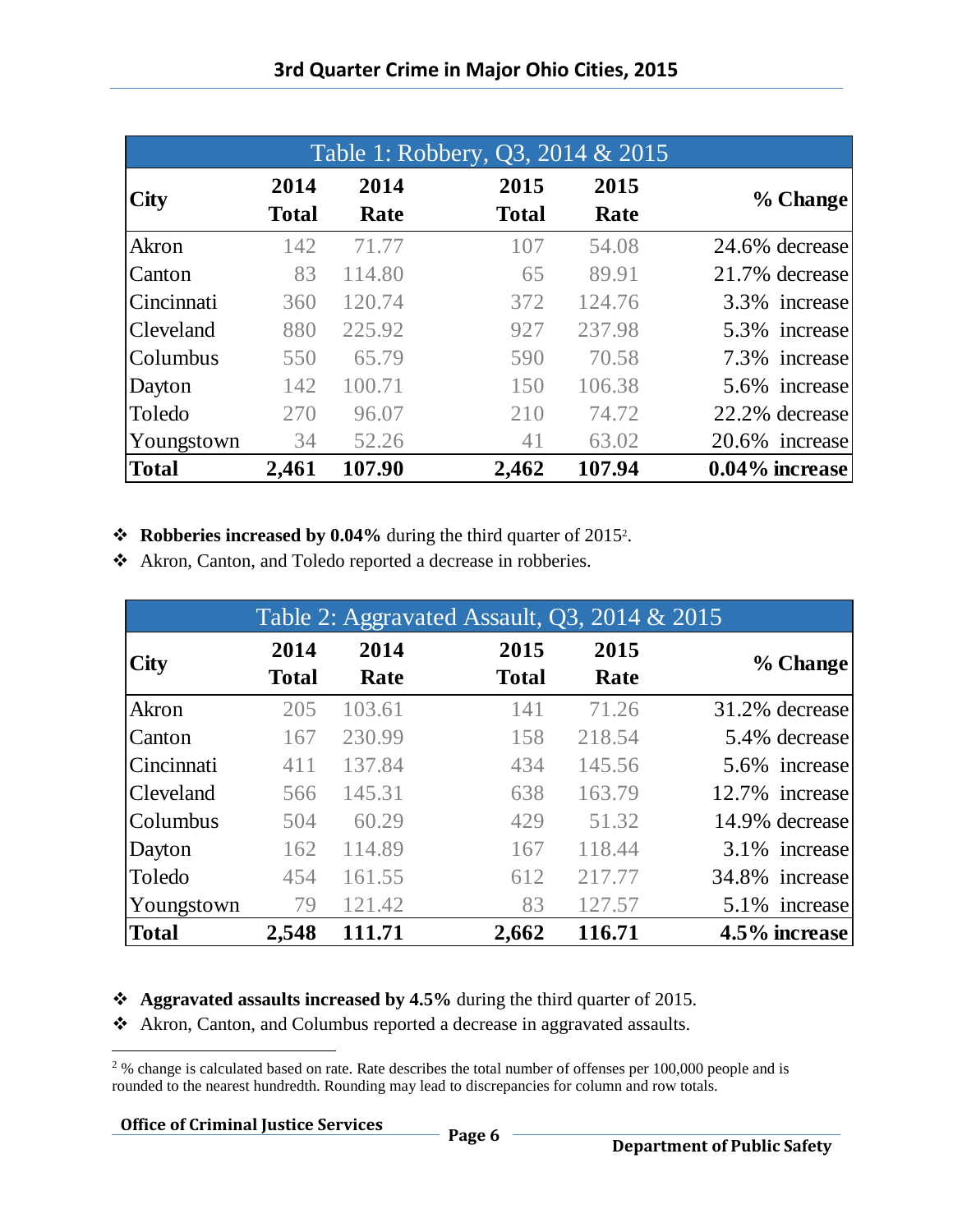| Table 3: Forcible Rape, Q3, 2014 & 2015 |              |       |              |       |                |  |
|-----------------------------------------|--------------|-------|--------------|-------|----------------|--|
|                                         | 2014         | 2014  | 2015         | 2015  |                |  |
| <b>City</b>                             | <b>Total</b> | Rate  | <b>Total</b> | Rate  | % Change       |  |
| Akron                                   | 38           | 19.21 | 39           | 19.71 | 2.6% increase  |  |
| Canton                                  | 21           | 29.05 | 15           | 20.75 | 28.6% decrease |  |
| Cincinnati                              | 56           | 18.78 | 59           | 19.79 | 5.4% increase  |  |
| Cleveland                               | 128          | 32.86 | 116          | 29.78 | 9.4% decrease  |  |
| Columbus                                | 193          | 23.09 | 234          | 27.99 | 21.2% increase |  |
| Dayton                                  | 37           | 26.24 | 38           | 26.95 | 2.7% increase  |  |
| Toledo                                  | 57           | 20.28 | 39           | 13.88 | 31.6% decrease |  |
| Youngstown                              | 8            | 12.30 | 13           | 19.98 | 62.5% increase |  |
| <b>Total</b>                            | 538          | 23.59 | 553          | 24.24 | 2.8% increase  |  |

**Forcible rapes increased by 2.8%** during the third quarter of 2015.

Canton, Cleveland, and Toledo reported a decrease in forcible rapes.

| Table 4: Murder, Q3, 2014 & 2015 |                      |              |                      |              |                 |
|----------------------------------|----------------------|--------------|----------------------|--------------|-----------------|
| <b>City</b>                      | 2014<br><b>Total</b> | 2014<br>Rate | 2015<br><b>Total</b> | 2015<br>Rate | % Change        |
| Akron                            | 13                   | 6.57         | 8                    | 4.04         | 38.5% decrease  |
| Canton                           | 3                    | 4.15         | 5                    | 6.92         | 66.7% increase  |
| Cincinnati                       | 15                   | 5.03         | 11                   | 3.69         | 26.7% decrease  |
| Cleveland                        | 17                   | 4.36         | 40                   | 10.27        | 135.3% increase |
| Columbus                         | 19                   | 2.27         | 21                   | 2.51         | 10.5% increase  |
| Dayton                           | 8                    | 5.67         | 12                   | 8.51         | 50.0% increase  |
| Toledo                           | 6                    | 2.13         | 12                   | 4.27         | 100.0% increase |
| Youngstown                       | 5                    | 7.68         | 5                    | 7.68         | no change       |
| <b>Total</b>                     | 86                   | 3.77         | 114                  | 5.00         | 32.6% increase  |

**Murders increased by 32.6%** during the third quarter of 2015.

Akron and Cincinnati reported a decrease in murders.

## **Office of Criminal Justice Services Page 7** -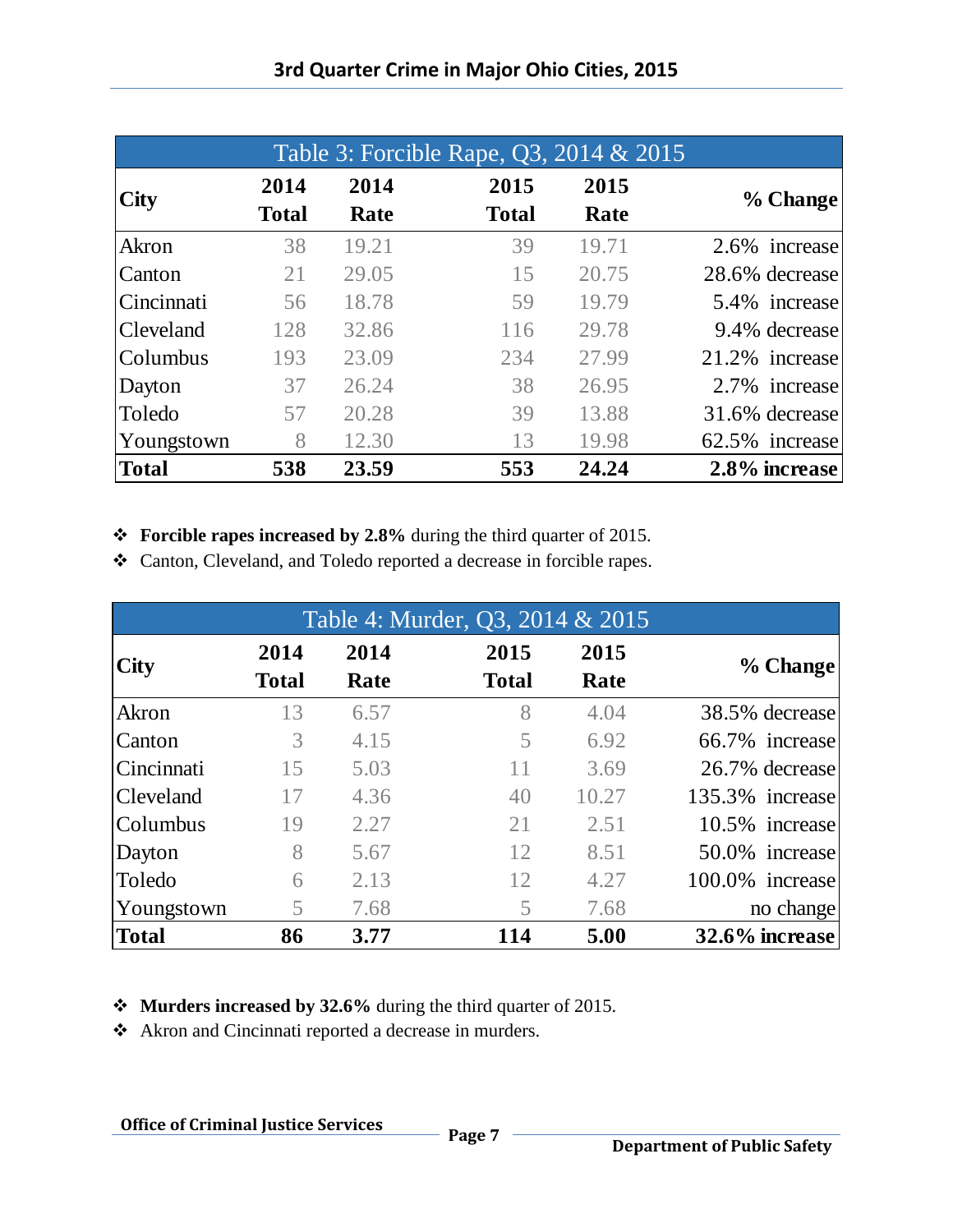## **Property Crimes**

- According to the UCR Program, property crimes are offenses involving the taking of money or property without force or the threat of force against a victim. Three different offenses are categorized as property crime: burglary, larceny-theft, and motor vehicle theft.
- $\cdot$  All property crimes decreased between the third quarter of 2014 and the third quarter of 2015.

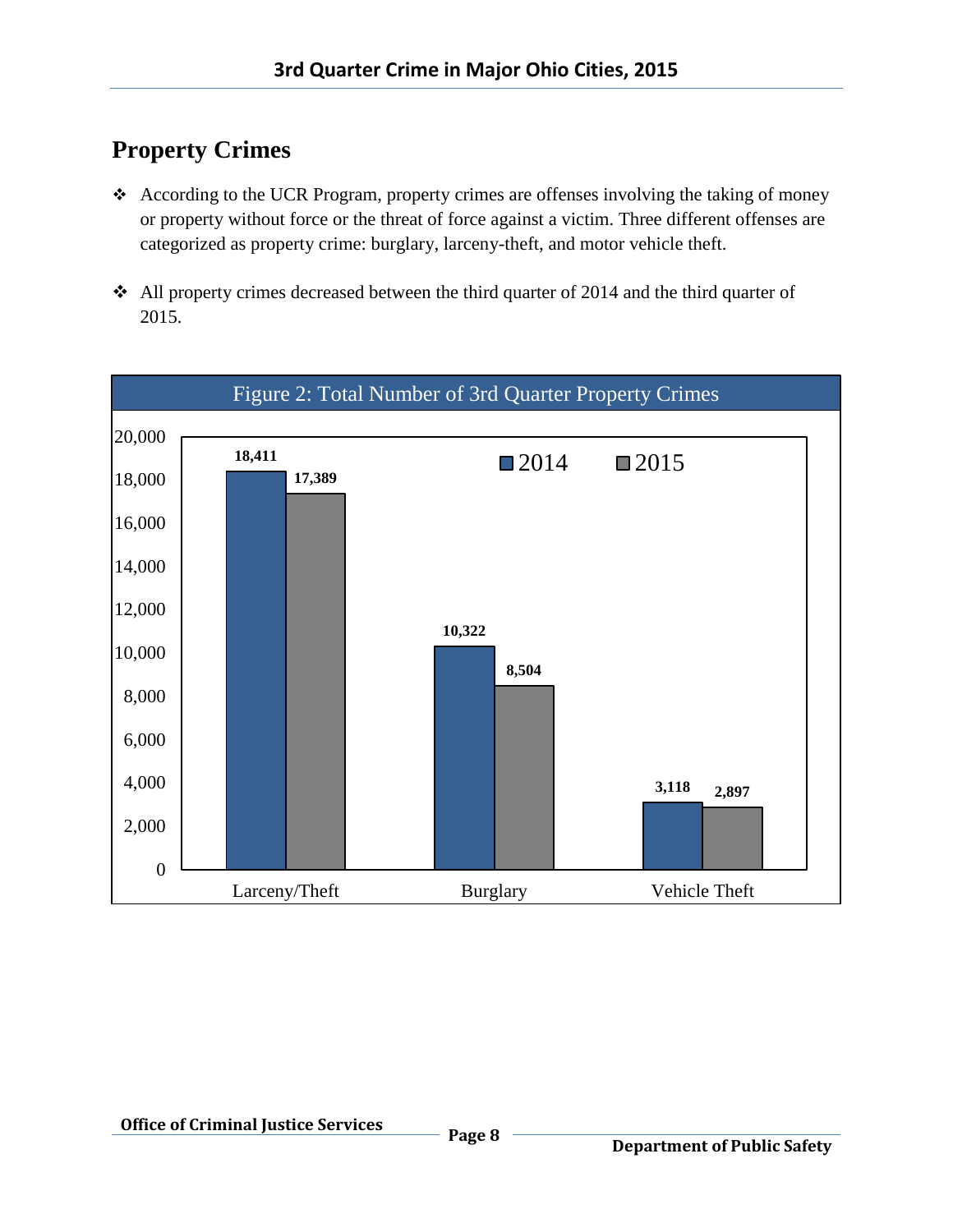|                  |              |                | Table 5: Larceny/Theft, Q3, 2014 & 2015 |          |                |
|------------------|--------------|----------------|-----------------------------------------|----------|----------------|
| <b>City</b>      | 2014         | 2014           | 2015                                    | 2015     | % Change       |
|                  | <b>Total</b> | Rate           | <b>Total</b>                            | Rate     |                |
| Akron            | 1,697        | 857.68         | 1,415                                   | 715.16   | 16.6% decrease |
| Canton           |              | 814 1,125.91   | 691                                     | 955.78   | 15.1% decrease |
| Cincinnati       |              | 2,995 1,004.48 | 3,024                                   | 1,014.20 | 1.0% increase  |
| <b>Cleveland</b> |              | 4,531 1,163.22 | 4,141                                   | 1,063.10 | 8.6% decrease  |
| Columbus         | 6,770        | 809.85         | 6,534                                   | 781.62   | 3.5% decrease  |
| Dayton           | 1,191        | 844.66         | 1,125                                   | 797.86   | 5.5% decrease  |
| Youngstown       | 413          | 634.78         | 459                                     | 705.48   | 11.1% increase |
| <b>Total</b>     | 18,411       | 920.61         | 17,389                                  | 869.51   | 5.6% decrease  |

- **Larceny/theft offenses decreased by 5.6%** during the third quarter of 2015<sup>3</sup> .
- Cincinnati and Youngstown reported an increase in the total number of larceny/theft offenses.

|                  | Table 6: Burglary, Q3, 2014 & 2015 |        |              |        |                   |
|------------------|------------------------------------|--------|--------------|--------|-------------------|
| <b>City</b>      | 2014                               | 2014   | 2015         | 2015   |                   |
|                  | <b>Total</b>                       | Rate   | <b>Total</b> | Rate   | % Change          |
| Akron            | 860                                | 434.65 | 779          | 393.71 | 9.4% decrease     |
| Canton           | 376                                | 520.08 | 342          | 473.05 | 9.0% decrease     |
| Cincinnati       | 1,369                              | 459.14 | 1,328        | 445.39 | 3.0% decrease     |
| <b>Cleveland</b> | 2,199                              | 564.54 | 1,812        | 465.19 | 17.6% decrease    |
| Columbus         | 2,873                              | 343.68 | 2,067        | 247.26 | 28.1% decrease    |
| Dayton           | 894                                | 634.03 | 693          | 491.48 | 22.5% decrease    |
| Toledo           | 1,322                              | 470.41 | 1,127        | 401.02 | 14.8% decrease    |
| Youngstown       | 429                                | 659.37 | 356          | 547.17 | 17.0% decrease    |
| <b>Total</b>     | 10,322                             | 452.54 | 8,504        | 372.84 | $17.6\%$ decrease |

**Burglaries decreased by 17.6%** during the third quarter of 2015.

All cities reported a decrease in burglaries.

 $\overline{\phantom{a}}$ 

**Office of Criminal Justice Services Page 9** -<sup>3</sup> Data for Toledo larceny/theft offenses are not available.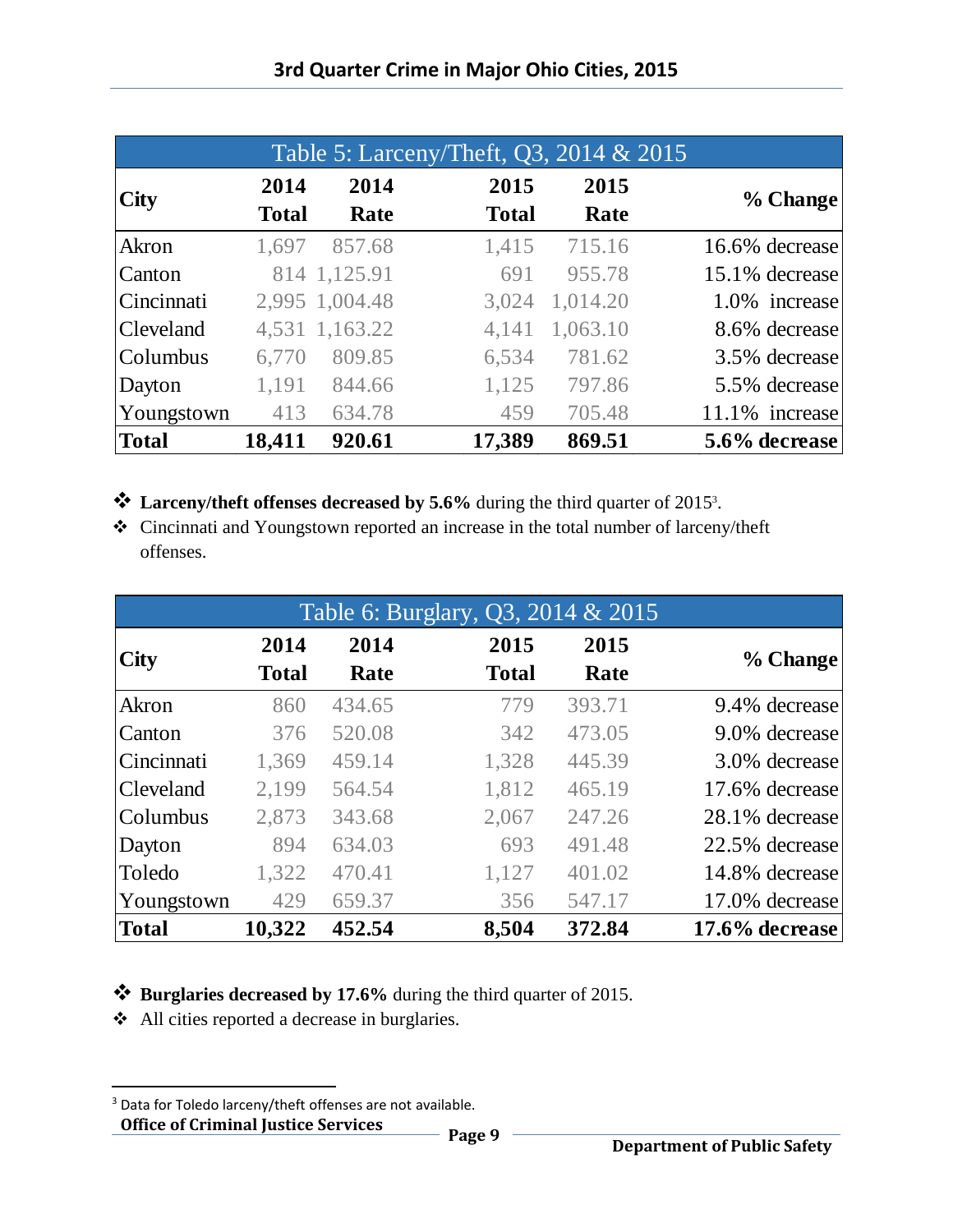|              |              |        | Table 7: Motor Vehicle Theft, Q3, 2014 & 2015 |        |                  |
|--------------|--------------|--------|-----------------------------------------------|--------|------------------|
| <b>City</b>  | 2014         | 2014   | 2015                                          | 2015   |                  |
|              | <b>Total</b> | Rate   | <b>Total</b>                                  | Rate   | % Change         |
| Akron        | 174          | 87.94  | 175                                           | 88.45  | $0.6\%$ increase |
| Canton       | 86           | 118.95 | 59                                            | 81.61  | 31.4% decrease   |
| Cincinnati   | 262          | 87.87  | 389                                           | 130.46 | 48.5% increase   |
| Cleveland    | 1,265        | 324.76 | 865                                           | 222.07 | 31.6% decrease   |
| Columbus     | 820          | 98.09  | 832                                           | 99.53  | 1.5% increase    |
| Dayton       | 144          | 102.13 | 195                                           | 138.29 | 35.4% increase   |
| Toledo       | 306          | 108.88 | 297                                           | 105.68 | 2.9% decrease    |
| Youngstown   | 61           | 93.76  | 85                                            | 130.64 | 39.3% increase   |
| <b>Total</b> | 3,118        | 136.70 | 2,897                                         | 127.01 | 7.1% decrease    |

**Motor vehicle thefts decreased by 7.1%** during the third quarter of 2015.

Canton, Cleveland, and Toledo reported a decrease in motor vehicle thefts.